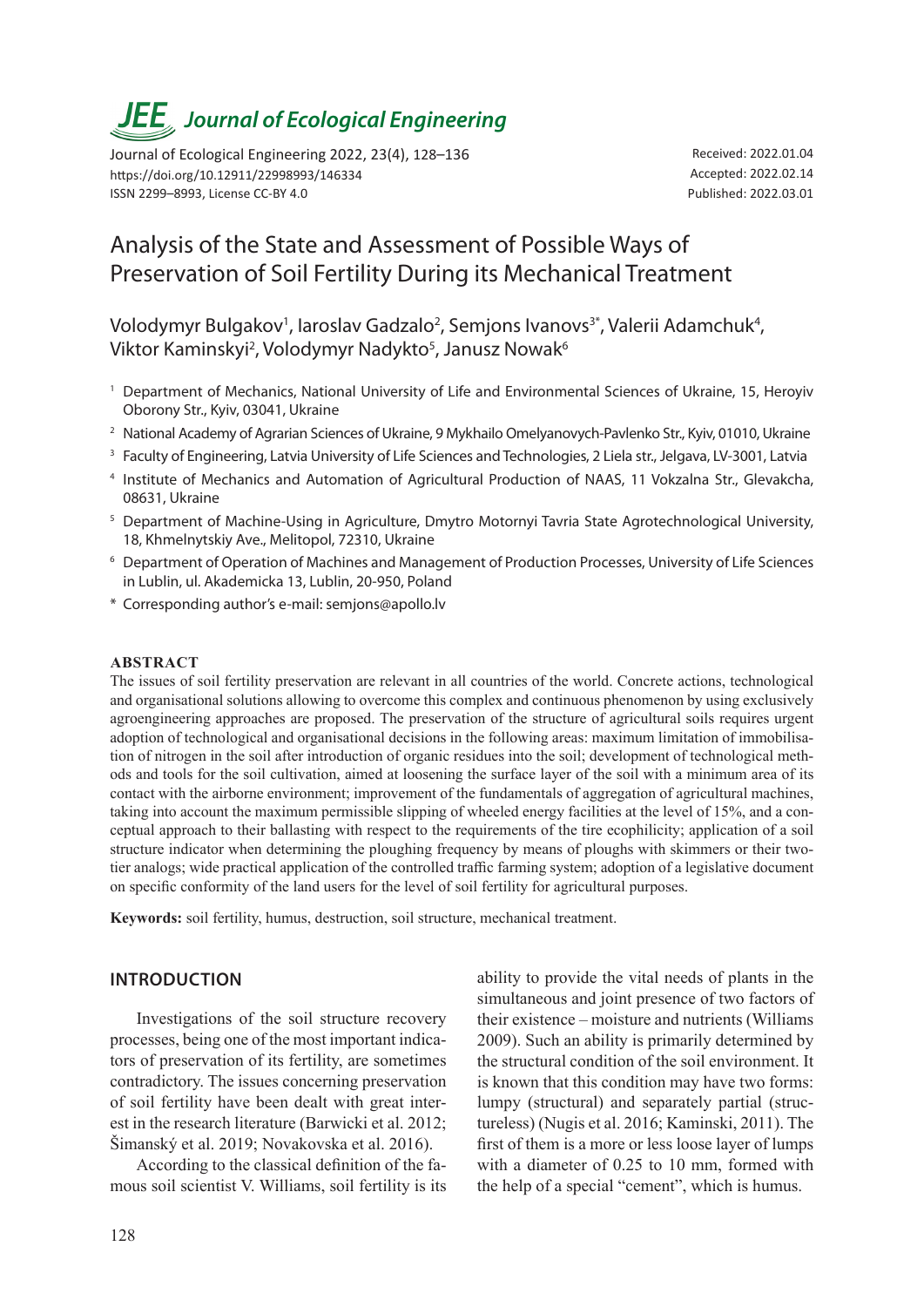In contrast, in a structureless condition individual soil particles, between which the correlation is weakened, lie in a continuous mass throughout the entire depth of the arable horizon. The humus content here becomes catastrophically small due to the active process of dehumification.

If the structure of the soil, formed by humus, is the determining factor of its fertility, then it should be recognized that the minimum task of agriculture is to preserve, and the maximum is to improve this structure. For detailed acquaintance with this, it is enough to refer to special publications by domestic scientists in the agronomic direction. In work (Balyuk et al. 2017) there is information about the loss of humus without a substantive analysis of the reasons for this process. If a certain consideration is given, then it is aimed at drawing attention to the need of solving the problem how to increase humus, rather than preserve it.

Recently, a negative or sceptical attitude to the basic soil tillage by the mouldboard plough has been expressed to a greater or lesser extent in many published scientific works. Scientists and producers in many countries of the world systematically assert that the technical and economic expediency and agrotechnical benefits of the mouldboard soil tillage using ploughs are minimal. In this case, the main emphasis falls on the correct choice of the processing system. (Kartamyshev et al. 2008) drew a conclusion that for the formation of a positive balance and expanded reproduction of humus, it is only necessary to replace the main moldboard tillage of the soil by its local presowing loosening with the introduction of a full dose of mineral fertilisers.

At the same time, as practice shows, even a complete denial of moldboard tillage quite often does not stop the decline in the soil fertility as a result of constant loss of humus. This fact unambiguously indicates incomplete knowledge of the farmers regarding the ways and nature of the destruction of this organic matter.

The aim of the study was to analyse the possible agroengineering ways of stopping the rapid decline and further ensuring the conservation of humus in agricultural soils.

#### **MATERIALS AND METHODS**

When preparing the work, a wide analysis of literary sources was carried out and the results

of the authors' own theoretical and experimental studies were used in the following areas: mechanical and technological foundations of the ploughing process, as a special method for restoring the structure of the soil; determination of the maximum permissible slipping of the propellers of the wheeled tractors and their ballasting from the point of view of preserving the soil structure; creation of a family of wide-grip combined aggregates according to the "push-pull" scheme; development of technologies for growing crops using the "Controlled traffic farming" (CTF) system; bases of legislative responsibility of the land owners for their use.

The limiting structure of the soil was assessed by the relative amount of agronomically suitable aggregates, which include lumps of soil with a diameter of 0.25 to 10.0 mm:

$$
K_c = \frac{\sum M_a}{\sum M_o} \tag{1}
$$

of 0.25–10.0 mm;  $M_0$  – the mass of the where:  $K_c$  – the soil structure index;  $M_a$  – the mass of the soil particles with a diameter soil particles, the diameter of which is less than 0.25 mm and more than 10.0 mm.

The process of determining the  $K_c$  index using the "dry" method requires only three, one of which is solid (without holes), and the other two with holes of 0.25 and 10.0 mm in diameter (Hakansson 2005; Nugis et al. 2016). The decision on the need for ploughing is made when the value of the coefficient and the soil structure is less than 0.67.

At the same time the presence of a sieve with a hole diameter of 0.25 mm significantly complicates the process of sifting the soil and obtaining reliable laboratory data. The situation could be radically changed for the better by the creation of a modern electronic device, capable, in the "online" mode, at least in one plane, to estimate the quantity of the soil particles and aggregates, and their geometrical dimensions.

When determining the humus content in the soil, the basic provisions of the standard were used "Soils. Methods for laboratory determination of organic matter content" (Standard GOST 23740-79).

The standard of Ukraine «Agricultural mobile equipment. Standards for the impact of the running systems upon the soil» (Standard DSTU 4521: 2006) were employed to assess the impact of the running systems of tractors on the soil.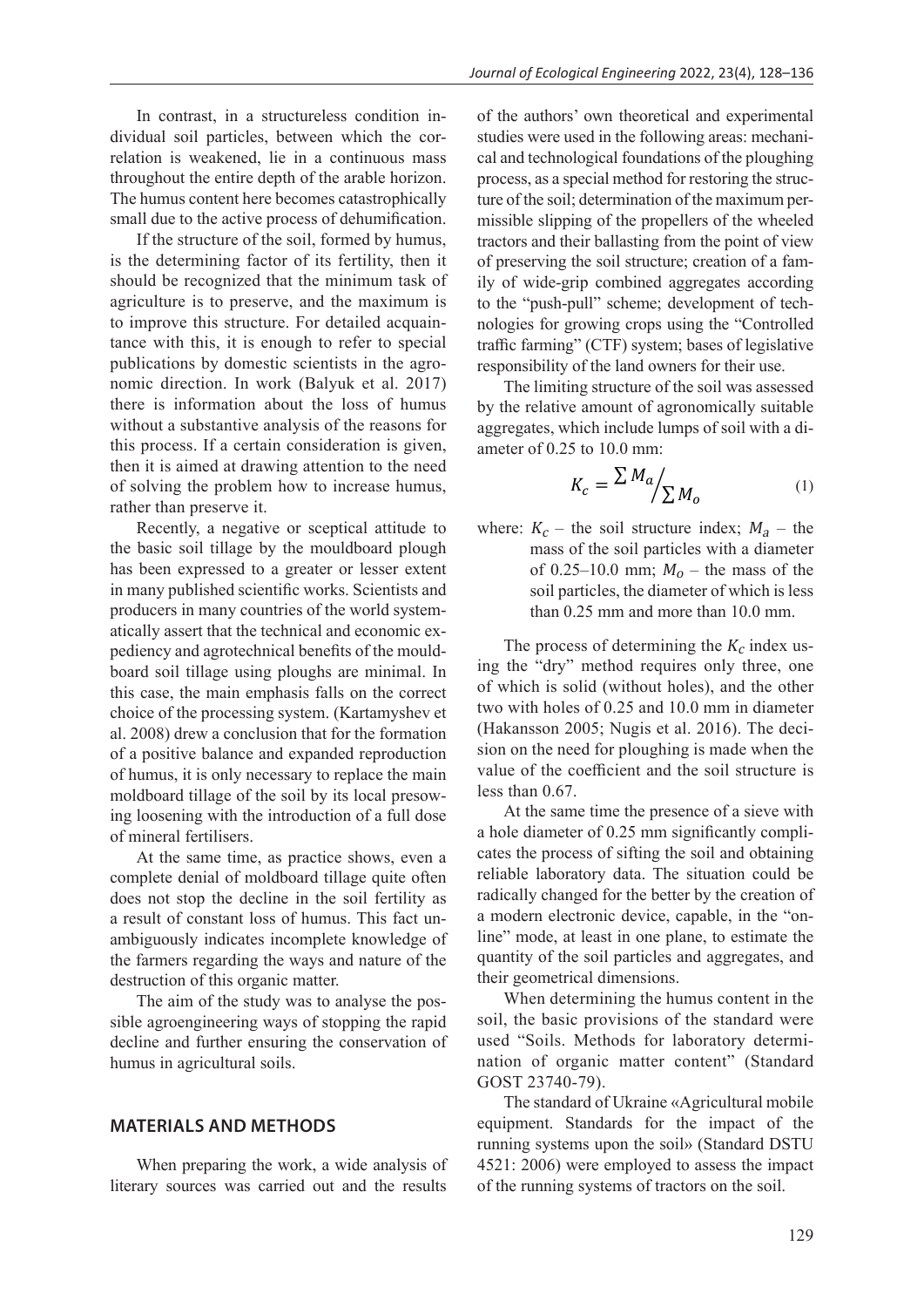### **RESULTS AND DISCUSSION**

Over the past 30 years, the humus content in many black soils ("chernozem") of Ukraine (where intensive farming is carried out) has decreased by 30–35%. At the same time, the negative tendency towards a decrease in the humus content persists. Soil scientists should widely discuss this problem and make proposals for preserving soil fertility for future generations.

The study of the deterioration of soil fertility due to the loss of humus is a multifaceted problem that requires complex consideration. Currently, there are three main ways of the loss (destruction) of humus: 1) biological; 2) physical and chemical; 3) mechanical. For exact understanding of the problem and possible solutions, each of them will be analysed.

1. Normal plant nutrition requires decomposition of the soil organic matter by aerobic bacteria into oxidised mineral forms, which contain all the necessary elements. Thus, all the organic substances entering the zone of action of aerobes (including humus) are subject to systematic and immediate destruction. Since humus is synthesised mainly under anaerobic conditions, its destruction occurs under aerobic conditions on the surface of the soil lumps. The physical essence of this phenomenon is that humus loses its cementing and adhesive properties. Because of this, each lump of soil loses its strength, by slow, yet relentless disintegration into individual dust particles. In the course of their accumulation, they increasingly fill the gaps between the soil lumps and create conditions for which air and soil moisture become antagonists. As a result, the surface layer of the soil gradually loses its structure, and, consequently, its fertility. If the process of decay of humus by biological means is fundamentally impossible to stop, then it is probably possible to slow down the course of this process in a certain way. Thus, for example, simultaneously with the introduction of the plant residues into the soil, additional mineral (nitrogen) fertilizers should be applied at the rate of about 7–10 kg d. r. per ton. In this case, the fertilizers are needed not for plant nutrition but to ensure the functioning of aerobic bacteria when they process the plant residues, wrapped in the soil. If this is not done, then the process of nitrogen immobilisation in the soil environment, known to the scientists and practitioners, will take place with all the ensuing negative consequences. To preserve humus,

the procedure of returning the organic matter to the soil with the simultaneous application of mineral fertilisers should be carried out in two of their norms: the first – for the nutrition of the cultivated plants, and the second – for the nutrition of aerobic bacteria and other soil microorganisms. The more fully these norms take into account the specific zonal soil and climatic features, the better. Any other methods of inhibiting the loss of humus biologically should be known not only to the scientists but also be in service of those who are directly involved in the cultivation of agricultural crops.

2. The physico-chemical process of humus destruction is carried out as follows. According to Williams (2009), all the atmospheric precipitation that enters the soil includes ammonium salts, which are in a state of ionisation. A special place among these ions is occupied by the ammonium cation  $NH_4^+$ . It is the ammonium cation which, in contact with the surface layer of the soil, inevitably displaces the calcium cation  $Ca^{++}$ , present in that humus, and takes its place. This cationic substitution leads to the fact that humus gradually loses its cementation and adhesive properties. As already mentioned above, because of this soil phenomenon, the structure of the soil is gradually deteriorating, which decomposes into dust-like particles. Eventually, it becomes incapable (at least almost incapable) of reaching the required level of supply of the plants with food and moisture, that is, it loses fertility. Like the biological way, it is also impossible, in principle, to stop the physico-chemical path of humus destruction. Apparently, only a certain slowdown of this process is possible. But how? A more or less exhaustive answer to this problematic question should be given by the soil scientists. In authors' opinion, a certain positive solution of this issue is provided by cultivation of agricultural crops using the "no-till" and "strip-till" technologies since the plant mulch, located on the soil in a certain way, limits the contact of  $NH<sub>4</sub><sup>+</sup>$  cations with the surface layer of the soil. One of the options for the solution of this problem may be a scientifically grounded systematic application of calcium-containing fertilisers, yet with obligatory consideration of the presence of boron. Only under such conditions assimilation of calcium by the soil-absorbing complex will be efficient (Sokolova & Trofimov 2009). Under real conditions, such a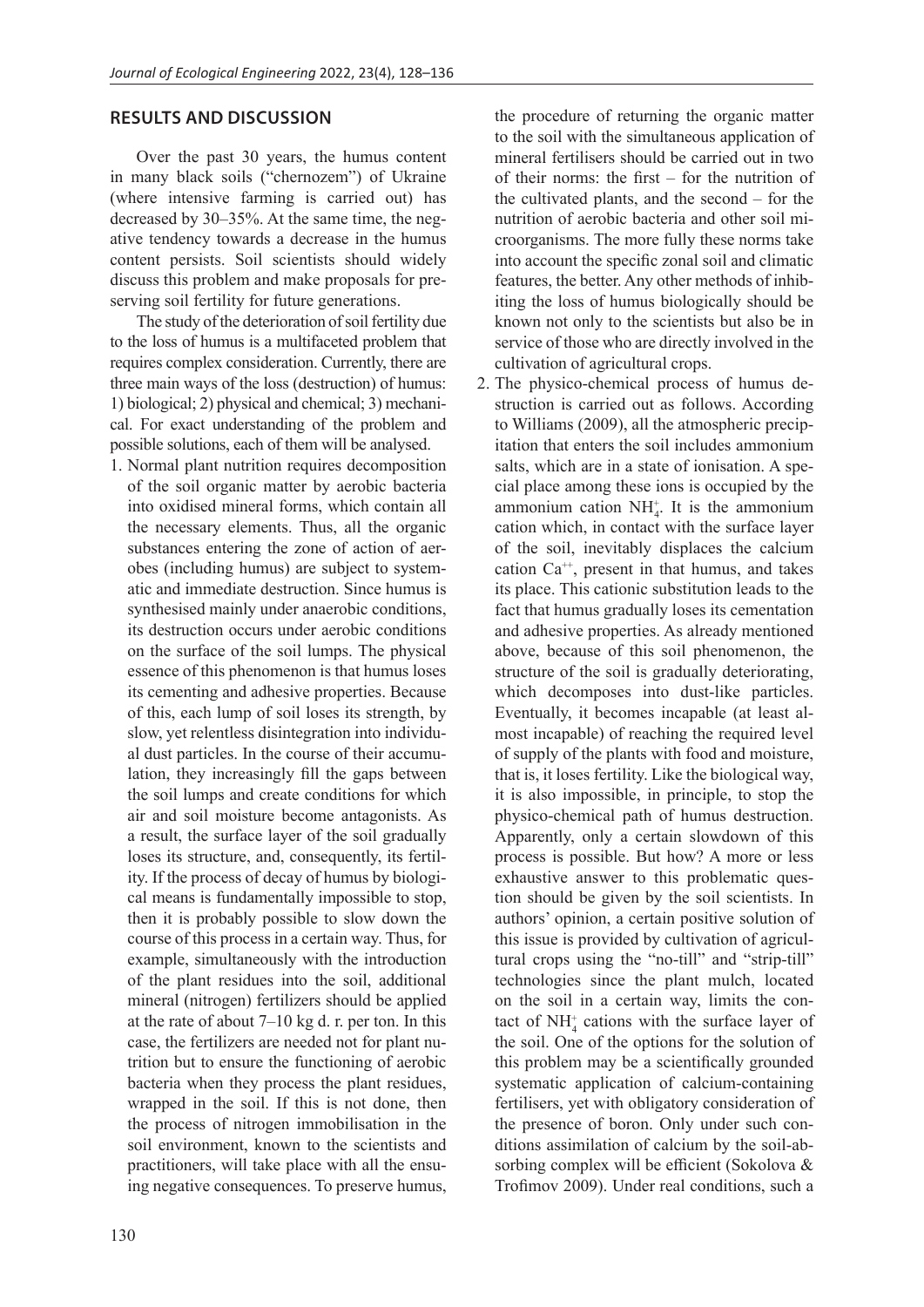measure is usually resorted to when it becomes necessary to reduce the acidity of the soil. In this case, the state of its structure remains without attention, which is currently an unacceptable fact. These methods of basic soil cultivation that allow for the given loosening of its lower (anaerobic) layer and minimum – of the upper (aerobic) one, are promising. In this case, the surface area of the latter is significantly reduced, which is directly exposed to the action of ammonium cations. The development of fundamentally new working bodies of the soil-cultivating tools for such a technological purpose should be one of the priority tasks of agricultural engineers. When applying ammonium fertilisers (ammonium sulfate  $(\mathrm{NH}_4)_2\mathrm{SO}_4$ , ammonium chloride (NH<sub>4</sub>Cl), etc.), not all cations are assimilated by the plants from the soil absorption complex. Part of these ions are converted to a nitrate form. In addition, it is quite probable that with excessive application of ammonium fertilisers, a certain part of the ammonium cations will have a destructive effect in relation to the humus of the soil. Having in mind this careful determination of the dose of such fertilisers, it was, is and will remain a very important aspect of the correct management of field cultivation. One of them should include the use of effective developments in algology (Roncero-Ramos et al. 2019): the use of soil algae of the "Nostoc commune" type to convert the atmospheric molecular nitrogen into a nitrate form, accessible to the plants. The same result can be achieved by applying nonmoldboard tillage, in which soil algae are capable of developing their populations (especially in the autumn period).

3. The mechanical way of destruction of humus has an exclusively subjective nature, primarily due to the technogenic human activity in the agricultural sector. In principle, this problem has been thoroughly enough investigated by scientists (Hakansson 2005; Wojciechowski et al. 2020; Skrypchuk et al. 2020). In practice, in Ukraine, the requirements of the standard (Standard DSTU 4521: 2006) are rarely met due to the lack of a methodological basis for practical application. The latter, as it is known, for specific soil and climatic conditions limits the pressure of the movers of the means of energy upon the soil in kPa at a level that makes it impossible to deteriorate its structure and fertility. How can farmers take advantage

of these requirements in practice? After all, in their technical documentation the tractor manufacturers do not provide to the operators such extremely necessary information as the specific pressure of the movers upon the soil in kPa. This is typical for all tractor builders in the world. To a certain extent, they can be understood since the value of such an indicator depends not only on the operating weight of the means of energy but also on the air pressure in the tires, their width and diameter, and most importantly, on the hardness of the soil and its moisture content. That is, in each specific case the use of a particular tractor, the specific pressure of its movers upon the soil will be different. Finally, everything is complicated by the problematic nature of measuring this indicator under the field conditions (especially in terms of determining the area of the supporting surface of the tractor movers).

Regardless of what was said above, there are ways of practical use of standard requirements (Standard DSTU 4521: 2006) concerning the prevention of the soil overcompaction. First of all, when choosing a strategy for ballasting the energy resources. Now, at practically all the exhibitional arrangements, one can see a line of modern tractors the frontally mounted mechanisms of which are equipped with metal ballasts. Among the scientists, there is an incorrect, in authors' opinion, belief that, in principle, the source of energy can be additionally loaded with ballast, equal to its operating mass (Janulevičius & Giedra 2005). According to the proposed conditions for the ecophilicity of a tractor tire, the level or amount of ballasting (Mb) of a wheeled source of energy should be determined taking into account two restrictions (Bulgakov et al. 2019). The first of them is determined by the requirements of standard (Standard DSTU 4521: 2006) regarding the maximum permissible pressure  $(Q<sub>r</sub>)$  of the tractor movers upon the soil under specific soil and climatic conditions. The second limitation represents the maximum carrying capacity of the tire  $P_w$  taking into account the vertical load  $N_{ab}$ , which falls on its supporting area  $F<sub>s</sub>$  (Fig. 1).

As studies showed, when taking into account certain synergy of these restrictions under specific soil conditions, ballasting of a wheeled tractor, not only with single but also with double tires, can be limited and even impossible (!).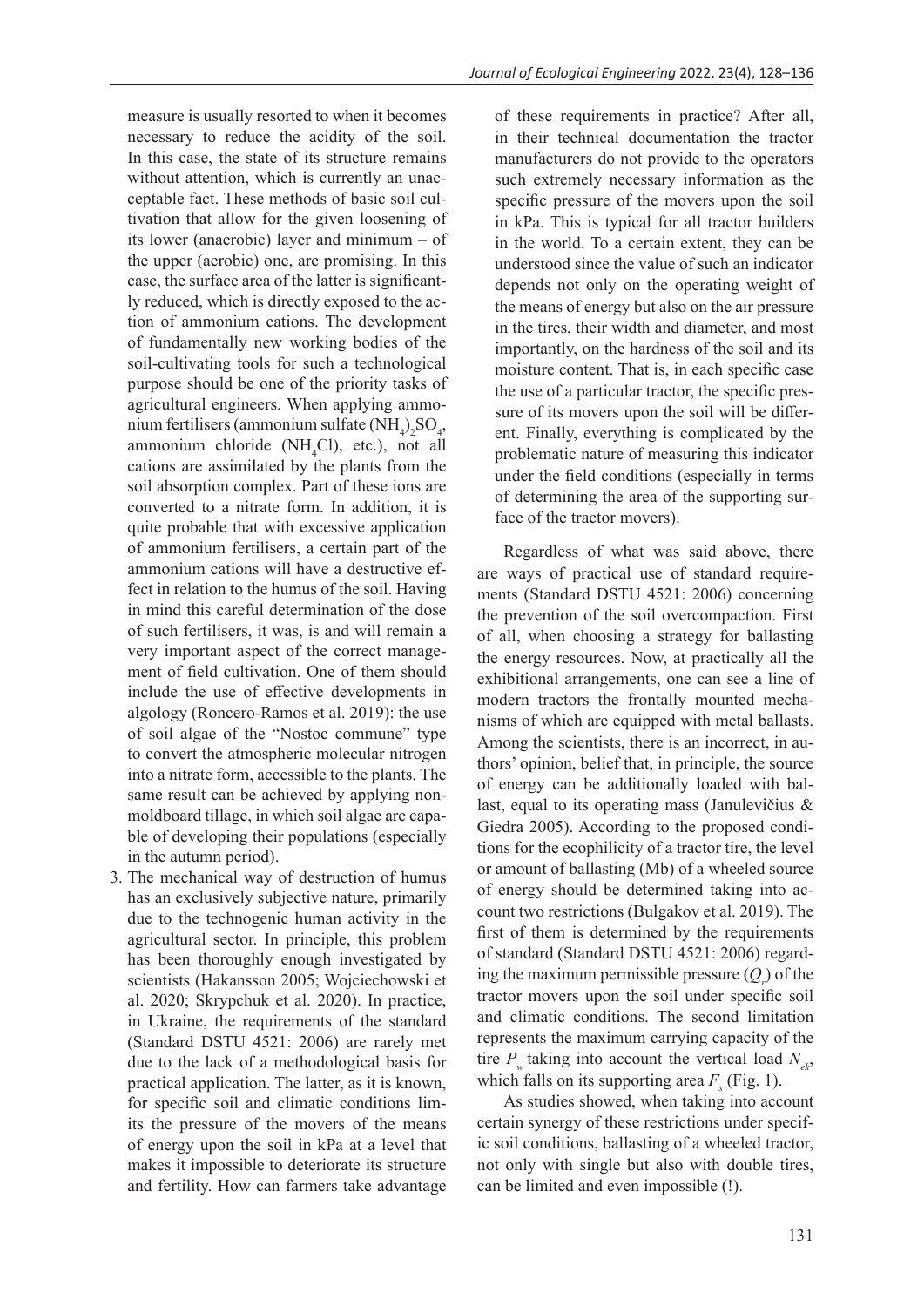

**Figure 1.** A block diagram for the determination of the possibility of ballasting the tractor, taking into account the condition the tire ecophilicity

Another direction of using standard (Standard DSTU 4521: 2006) is associated with slipping (skidding) of the sources of energy, First of all, of the wheeled ones. The fact is that the highest traction indicators are achieved by such sources of energy when the movers slip at the level of 22–24% (Guskov et al., 2008). From the point of view of the impact upon the structure of the soil, such a level of slipping of tractors is generally unacceptable; this is quite understandable and beyond any doubt. At the same time a question arises: what a more or less reasonable value of this indicator is the maximum permissible?

In order to find an answer to this important question, a methodological approach was introduced, the essence of which is as follows: it does not matter for the destruction of the soil structure in which direction – whether vertical or horizontal – excessive deformation or shearing of its layers is carried out. In addition, the pressure of the tractor movers upon the soil in the horizontal plane was considered as the ratio of the maximum tangential wheel traction force to the area of the side surface of the wheel lugs. the value of the aforementioned parameter  $[Q_{r}]$ , defined by the standard for use in the vertical plane (Nadykto et al. 2015) was taken as the limiting factor.

This methodological technique allowed establishing such a maximum permissible value of slipping of the movers of a wheeled tractor  $(\delta_{mn})$  at which the cut of soil layers by its wheels is excluded altogether, and the deformation of the landslide is limited by the permissible value of the parameter  $[Q_r]$ . According to the results of analytical studies, it was found that the value of δ*max* in this case should not exceed 15%. As the results of the experimental studies (Fig. 2) show, the value of the soil structure index  $k_c = 0.51$  is higher than the minimum permissible value (0.4).

Further, we emphasize that modern wheeled tractors for the most part have active wheel drive of the front and rear axles, as well as high adhesion properties of their tires. If the requirement  $\delta_{\text{max}}$  < 15% is added to this, then a circumstance is obtained according to which the dependence of  $\frac{S_{max} - T_{200}}{S_{max}}$  and  $\frac{S_{max}}{S_{max}}$  to the dependence of the slipping of the tractor movers  $(\delta)$  upon its tractive effort  $(P_{kr})$  will be of a linear nature:

$$
\delta = a \cdot P_{kr} + b \tag{2}
$$

where *a* and *b* are definite constants.

In a practical sense, this means that in order to assemble efficient machine and tractor aggregates, the operators must have new, traction and dynamic characteristics of the wheeled tractors they use. To achieve such a result, scientists must convince the manufacturers or dealers of the means of energy who sell foreign samples to carry out a special cycle of field tests with them. The obtained traction and dynamic characteristics of tractors in this case should represent the modes of their operation, provided that the movers slip not more than 15% of their correct ballasting and reasonable traction operations performed on the double tires.

The machine-tractor aggregates, assembled with this in mind, will be characterised by at least a reduced impact upon the structure and fertility of the soil. This effect can be significantly



**Figure 2.** Dependence of the soil structure coefficient on slipping of a wheeled tractor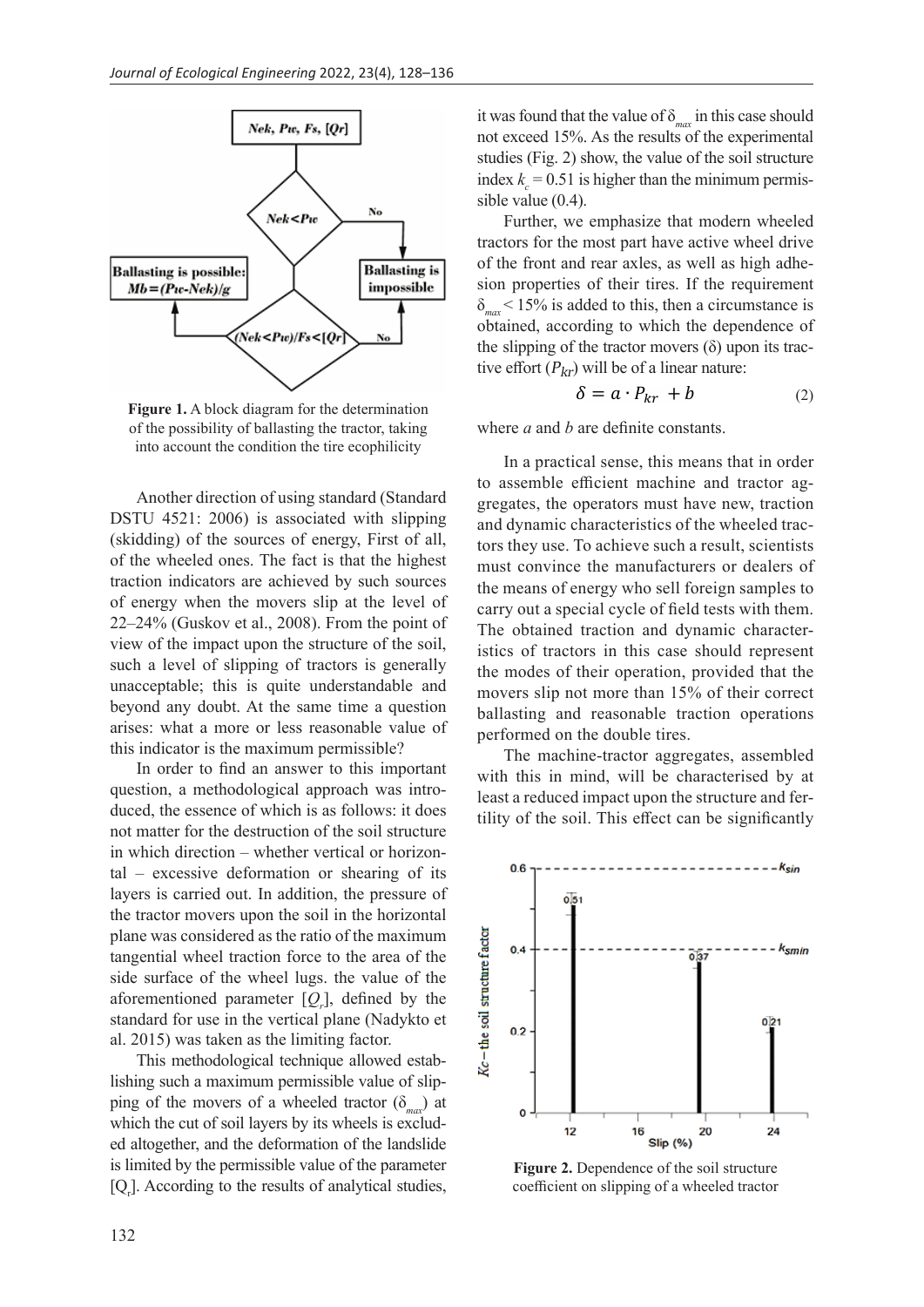enhanced, if combined machine-tractor aggregates are used instead of the traditional ones. According to the method of aggregation, the combined machine-tractor aggregates are divided into three groups: 1) aggregates in which the single-purpose machines/ implements are connected in series with each other using couplings; 2) aggregates in which the means of energy is aggregated with a machine that has a single frame on which permanent or replaceable working bodies can be fixed; 3) aggregates according to the "push-pull" scheme, composed of several single-purpose machines/tools, some of which are hung on the frontal, and the others – on the rear mounted mechanisms of the means of energy. The main advantage of the first method of assembling a combined machine-tractor aggregate is that the latter is completed from a serial single-purpose machines, available on the farm without their rebuilding or with minor changes. Such combined machine-tractor aggregates, as a rule, are cumbersome and metal-consuming. The single-pupose serial machines that are part of these aggregates are usually designed to work independently with tractors at their optimum load. Therefore, they often do not have the same working width and optimal working speed, which makes it difficult to choose the optimal parameters of the composite combined aggregate. The advantage of the combined aggregates of the second scheme is greater compactness and lower metal consumption, which allows some of the machines/tools to be made mounted or semimounted. In addition, it is possible to use the working bodies and sections of serial machines/

implements in the required combination. The disadvantages of such combined machine-tractor aggregates are a more complex frame design, concentration of the working bodies on it, which often complicates the maintenance of the machine, increases the tendency of clogging the working bodies with soil and plant residues, and reduces operational reliability in comparison with the single-purpose machines/tools.

The third scheme for assembling the combined machine-tractor aggregates is the most promising. The advantages of such aggregates are that the mass and traction resistance of the frontally mounted sections of the machines or implements increase the vertical load upon the front traction wheels of the means of energy, increase their adhesion to the soil and reduce towing. As a result, the conditions for using the power of the means of energy improve due to the redistribution of loads across its bridges, labour productivity increases, and specific fuel costs are reduced. In many cases, the metal consumption and the kinematic length of the aggregate are reduced, which leads to a decrease in the width of the headland and the nonproductive losses of time during the movement of the combined machine-tractor aggregate on it. However, to assemble combined machine-tractor aggregates according to such a scheme, an energy device with a frontal hitch is required. It is quite desirable that it also have a front PTO shaft, a reversible control post or reversible transmission, an engine with two power levels, etc. On the basis of experimental tractors, a number of schemes of the new promising combined machine-tractor aggregates were developed (Fig. 3).



**Fig. 3.** Experimental combined machine-tractor aggrgates; а) ploughingcrushing, b) disk-chisel, c) ploughing-fertilising, d) reaper-peeler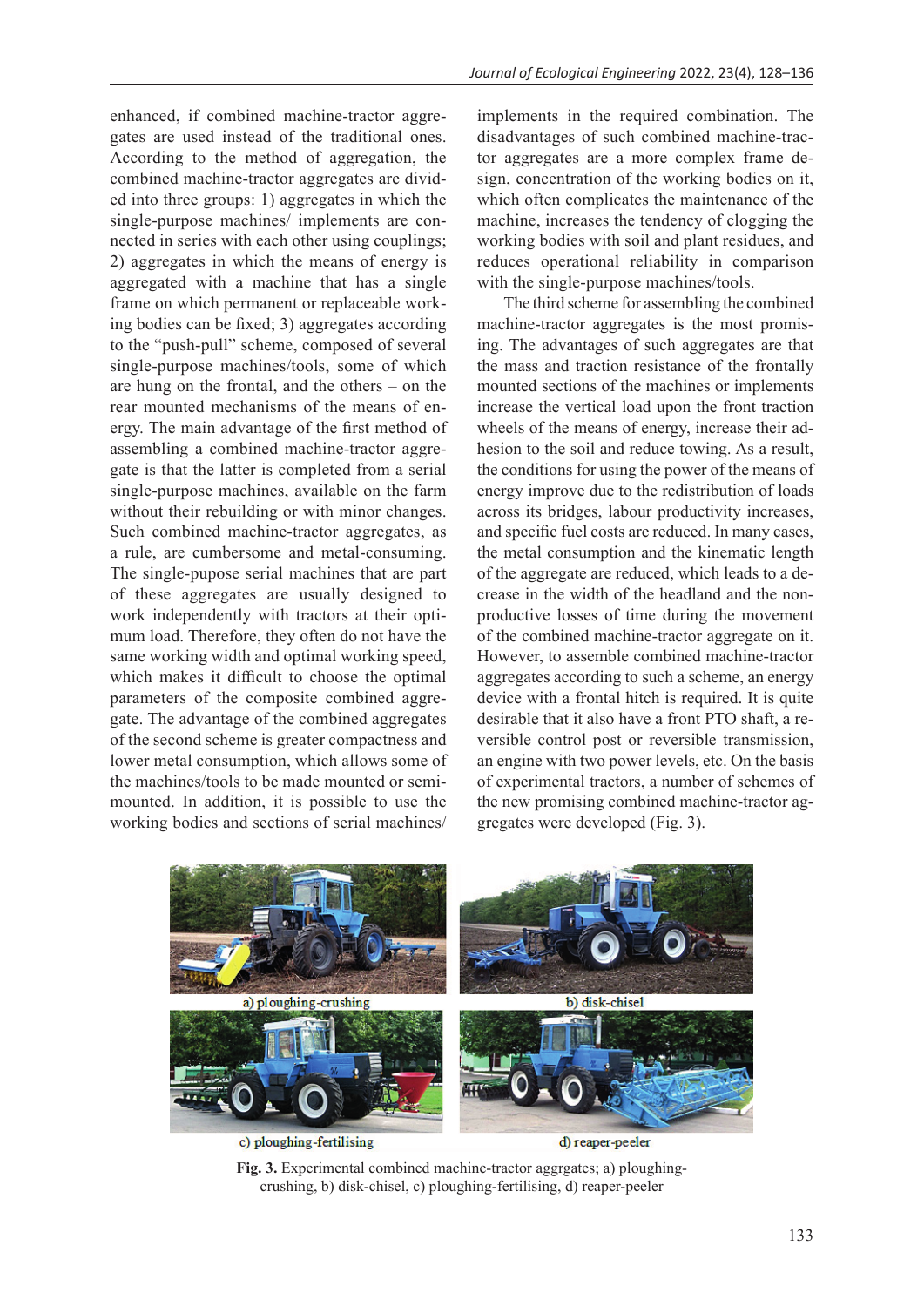The schemes, parameters and modes of their operation are substantiated on the basis of analysis of many results of theoretical and experimental studies of prototypes (Ivanovs et al. 2018). The results obtained indicate the prospects of using the new combined machine-tractor aggregates, operating according to the "push-pull" scheme when solving the problem of reducing soil compaction, increasing the technological versatility of the wheeled means of energy due to efficient application of their frontally mounted mechanisms. It should be emphasised that in most foreign wheeled tractors, their frontal attachments are equipped with metal ballast weights instead of attachments/ implements.

At the same time, regardless of the used machine-tractor aggregate – traditional or combined – a significant part of the cultivated area of the field is compacted. Quite often, it is 2–4 times less than that which falls on the total area of the tracks from the passage through the field of the means of energy as a part of a machine-tractor or combined machine-tractor aggregate. A principal way out of this situation is the distribution of the field area into technological and the transport areas. The first area is designed for the cultivation of agricultural crops, and therefore it is not at all influenced by the used movers of the means of energy. The second part of the field area, on the contrary, is intended exclusively for moving the running systems of tractors. Since it is not sown with cultivated plants, it essentially drops out of technological circulation. Yet, this is fully compensated by the fact that, due to the absence of the soil compaction by the means of energy, the soil fertility of the technological zone of the field increases. In the long term, this compensation is complemented by real economic benefits.

In the world practice, this technology, known as CTF (Controlled Traffic Farming), is quite efficiently implemented (Bulgakov et al. 2021). The technologies for growing row crops and grain crops, were developed using CTF. The obtained results indicate that in this case the process of compaction of the agricultural background is under full technological control. In general, this clearly contributes to the improvement of soil fertility and, as a result, leads to an increase in crop yields. On the whole, this unambiguously contributes to the improvement of the soil fertility and, as a result, leads to an increase in the agricultural crop yields.

On the basis of what was said above, it is difficult to deny that under the synergistic influence of the above-mentioned biological, physicochemical and especially mechanical factors, the structure of the surface layer of the soil (in fact, it is 8–10 cm) gradually deteriorates over time. The dust-like (destructured) particles after the first sediments are cemented in high-density macroaggregates. Loosening of the surface layer of the soil, applied in this case in practice, does not solve the problem.

The thing is that the soil porosity, significantly reduced because of compaction (less than 50%), can be restored only by vital activity of the soil microorganisms. However, this requires appropriate conditions and time. Ignorance of this prompts the developers of agricultural machines and implements to equip them with unnecessary mechanisms for loosening the compacted soil along the track of the tractor movers. In this case, there is no useful result, and, accordingly, there is an undesirable complication and rise in the cost of the machine. To restore the strength of the structure of the upper soil layer, it must be isolated from the impact of the droplet-rare atmospheric water and air by moving into anaerobic conditions to the place of the lower – structural one. The use of soil mulching can help solve this problem, yet in part, because it requires creating a thick layer of mulch. This is not always possible in practice. The only tool that is capable of interchanging two layers of soil without mixing them (which is fundamentally unacceptable!) is a plough. As it is known, this arable tool turnsover the soil layer in two steps. First, the skimmer (or the plough trashboard) throws the clods of the soil, broken along the surfaces of the least resistance, to the bottom of the furrow, and then the main body of the plough covers these clods from above with a lumpy (prestructured) mass. Since the loss of the soil structure by the upper layer and its restoration by the lower layer does not occur in a year, there really is no need for annual ploughing. However, a question arises how to determine the time of this technological operation. A claim was put forward (Adamchuk et al. 2016) that the arable horizon of the soil can be exploited without rotation until its top layer (8–10 cm) reaches the required limiting structure. It was underlined above that the interchange of two layers of the soil by means of a plough should exclude their mixing. Otherwise, the destructured soil layer will gradually dilute the lower structured one. in the course of time,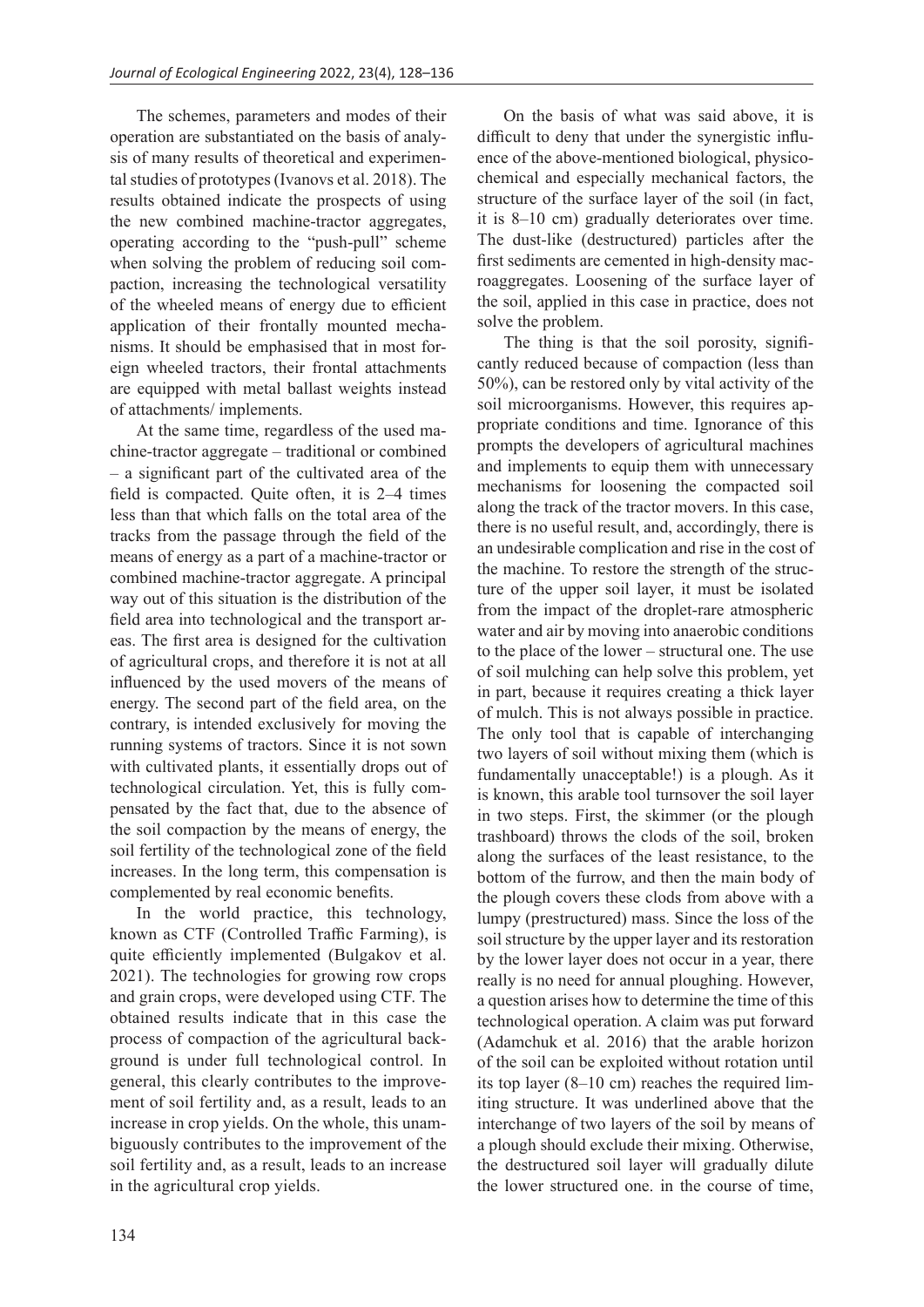such a systematically carried out process will lead to an unsatisfactory structure (and hence fertility) of the entire arable (20–22 cm) horizon.

The authors are deeply convinced that reducing the width of the skimmer is harmful, in general. On the contrary, it is possible (and even desirable) to use an equivalent working body instead. In practice, the design of such a tool is known as a double-deck plough. Experimental studies of the operation of these arable implements over the years have revealed a number of technological advantages. First of all, this concerns the completeness of embedding of the plant residues of the agrotechnical background – for a two-tier plough, it is almost 100%. The use of these arable implements allows the tractor to be aggregated with the right-side wheels into the furrow floor, thereby reducing the specific fuel consumption of the machine-tractor aggregate. If the currently indicated advantages of two-tier plows are little known to industrialists, then this is a direct flaw on the part of agricultural engineers.

In the end, regardless of the technological methods of humus preservation, without appropriate social and legal support they will not give a proper return. This includes the absence of a clear, unambiguous and specific mechanism of responsibility of the land user for the deterioration of the soil structure and its fertility. For example, it can be as follows: each land area that is either leased<br>or sympathy a land area that is either leased or owned by a land user must be certified for the level of humus content in it as a potential indicator of the soil fertility.

The quantitative characteristic of this indicator  $(CI)$  may be presented in the form of a confidence interval (%):

$$
CI = CZ \pm GZ \tag{3}
$$

where: CZ – the average value of the humus level on a certain land area;  $GZ$  – the limiting error of the CZ value.

If, after a certain time of using this land area, it turns out that the actual level of humus is within the certified CI, then the land user carries out the normal practice of its operation. If the actual level of humus exceeds the certified one, the land user must necessarily receive a substantial financial reward from the state  $-$  as an indicator of an excellent and highly desirable attitude towards national wealth. If such or a similar specific mechanism for monitoring the state of use of agricultural land is absent, the level of their fertility can only worsen. However, the presence of such a control mechanism will make it possible for the entity to carry out a thorough and absolutely reasoned analysis of possible risks before making a decision on acquiring economic rights on the land.

#### **CONCLUSIONS**

The process of preserving the structure of agricultural soils requires urgent adoption of technological and organizational decisions in the direction of:

- maximum limitation of immobilisation of the soil nitrogen after embedding the organic residues into it;
- systematic control of the supply of the soilabsorption complex with calcium and the corresponding microelements;
- development of technological methods and tools for the soil cultivation, aimed at loosening the surface layer of the soil with a minimum area of its contact with the airborne environment;
- improvement of the fundamentals of aggregation of agricultural machines/implements, taking into account the maximum permissible slipping of the wheeled of the means of energy at the level of 15% and a conceptual approach to their ballasting in accordance with the requirements of ecological tires;
- the use of the soil structure index in determining the ploughing frequency with ploughs with skimmers or their two-tier analogs;
- wide practical application of the controlled traffic farming system;
- adoption of a legislative document on the specific conformity of the land users concerning the soil fertility for agricultural purposes.

#### **REFERENCES**

- 1. Adamchuk V., Bulgakov V., Tanchik S., Nadikto V. 2016. Modern problems of ploughing as a special method of tillage. Bulletin of Agrarian Science, Kyiv, 1, 5–10.
- 2. Balyuk S., Medvedev V., Vorotintseva L., Shimel V. 2017. Current problems of soil degradation and measures to achieve a neutral level. Bulletin of Agrarian Science, Kyiv, 11: 5–11 (In Ukrainian)
- 3. Barwicki J., Gach St., Ivanovs S. 2012. Proper utilization of soil structure for crops today and conservation for future generations. Engineering for Rural Development, 11, 10–15.